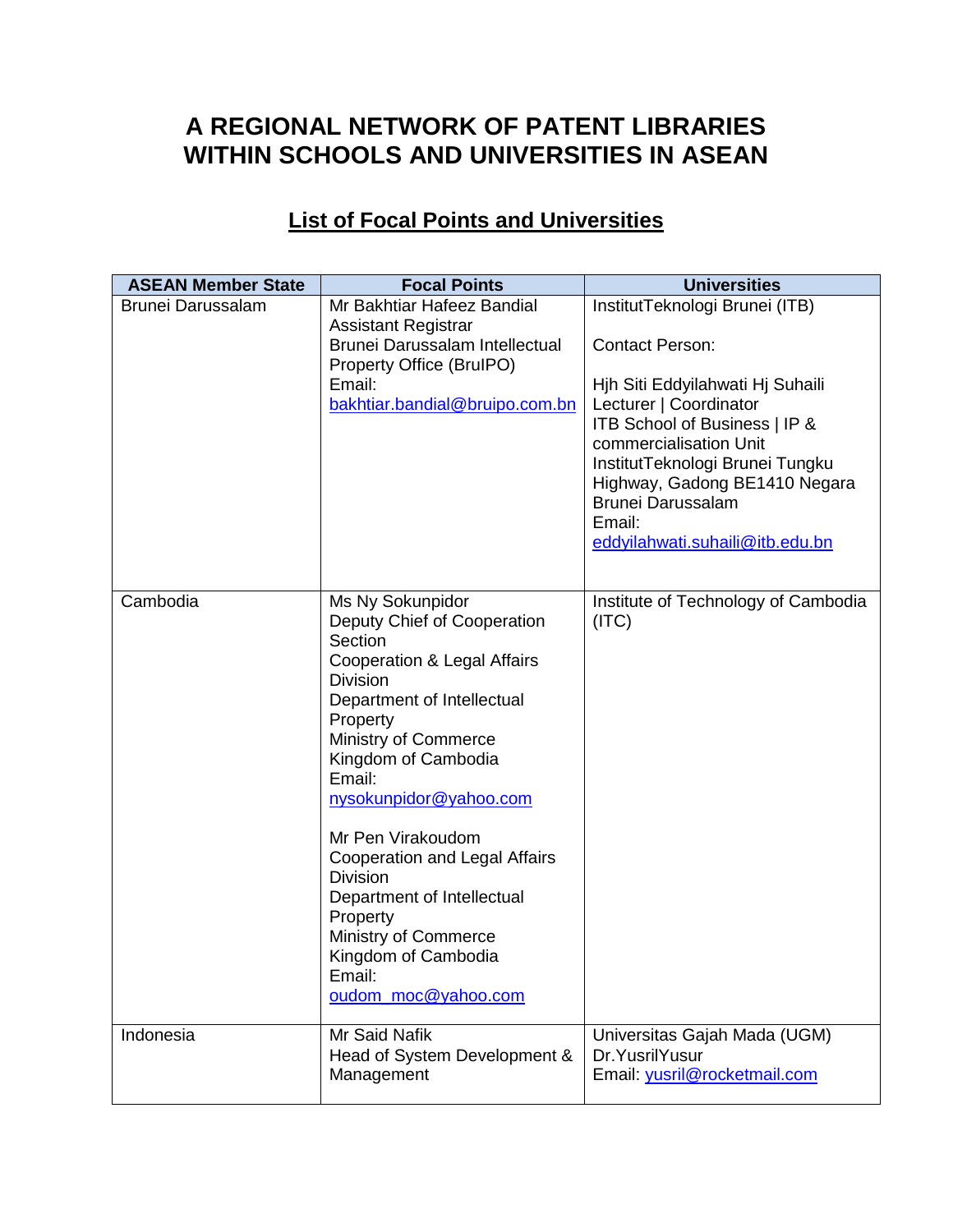| <b>ASEAN Member State</b> | <b>Focal Points</b>                                                                                                                                                                                                                                                                                                                                                                                                                                                                                     | <b>Universities</b>                                                                                                                                                                                                                                                                                                                                                                                                                                                                    |  |
|---------------------------|---------------------------------------------------------------------------------------------------------------------------------------------------------------------------------------------------------------------------------------------------------------------------------------------------------------------------------------------------------------------------------------------------------------------------------------------------------------------------------------------------------|----------------------------------------------------------------------------------------------------------------------------------------------------------------------------------------------------------------------------------------------------------------------------------------------------------------------------------------------------------------------------------------------------------------------------------------------------------------------------------------|--|
|                           | Directorate General of<br><b>Intellectual Property</b><br>Ministry of Law and Human<br><b>Rights</b><br>Email: said.nafik@dgip.go.id;                                                                                                                                                                                                                                                                                                                                                                   | UniversitasPadjadjaran<br>Dr. Suseno<br>Email: suseno2011@gmail.com<br><b>UniversitasAndalas</b>                                                                                                                                                                                                                                                                                                                                                                                       |  |
|                           | said.nafik@gmail.com                                                                                                                                                                                                                                                                                                                                                                                                                                                                                    | Dr.-Ing. UyungGatot S. Dinata<br>Email: uyunggsd@yahoo.com                                                                                                                                                                                                                                                                                                                                                                                                                             |  |
| Lao PDR                   | Mr. Solasin Sengsilavong<br><b>Technical Officer</b><br><b>Division of Patent</b><br>Department of Intellectual<br>Property, Ministry of Science<br>and Technology<br>Email: s_solasin@hotmail.com<br>Mr. Vilay Duangthongla<br><b>International Cooperation</b><br>Officer<br>Department of Intellectual<br>Property, Ministry of Science<br>and Technology<br>NAHAIDYO ROAD, P.O. BOX:<br>2279;<br><b>VIENTIANE, LAO PDR</b><br>TEL/FAX: +856 21 217 784<br><b>EXT: 148</b><br>Email: vilay9@live.com | National University of Laos<br>Contact persons:<br>1.Mr. Khampha Vangduangnapha<br>Vice director inspection office/IP law<br>lecturer<br>Email: k.vangduanapha@<br>nuol.edu.la<br>khampha12000@yahoo.com<br>Phone: +856 20 5578 9446<br>2. Ms. Maniyom Dokdouangnaly<br>Head of section<br>Research and academic service<br>office<br>P.O. Box: 7322; Vientiane, Lao PDR<br>Tel:/Fax: +856 21 770523, 770381<br>Phone: +856 20 55429202<br>Email: mani yom@yahoo.ca<br>www.nuol.edu.la |  |
| Malaysia                  | Mr Abdul Rahman Ramli<br><b>Patent Formality Division</b><br><b>Intellectual Property Corporation</b><br>of Malaysia (MyIPO)<br>Email: rahman@myipo.gov.my                                                                                                                                                                                                                                                                                                                                              | University Putra Malaysia -<br>http://www.upm.edu.my/<br>University Malaysia Sabah -<br>http://www.ums.edu.my/v5/<br>University Malaysia Pahang -<br>http://www.ump.edu.my/<br>Forest Research Institute Malaysia -<br>http://www.frim.gov.my/                                                                                                                                                                                                                                         |  |
| Myanmar                   | Dr. Moe Moe Thwe<br><b>Director</b><br><b>Intellectual Property</b><br>Department, Department of<br><b>Technology Promotion and</b><br>Coordination, Ministry of                                                                                                                                                                                                                                                                                                                                        | Department of Research and<br>Innovation (DRI), No(6), Kabaraye<br>Pagoda Road, Yangon, Myanmar<br>Contact person:<br>Dr. Win Naing Tun, Deputy Director<br>Email: win2000ytu@gmail.com                                                                                                                                                                                                                                                                                                |  |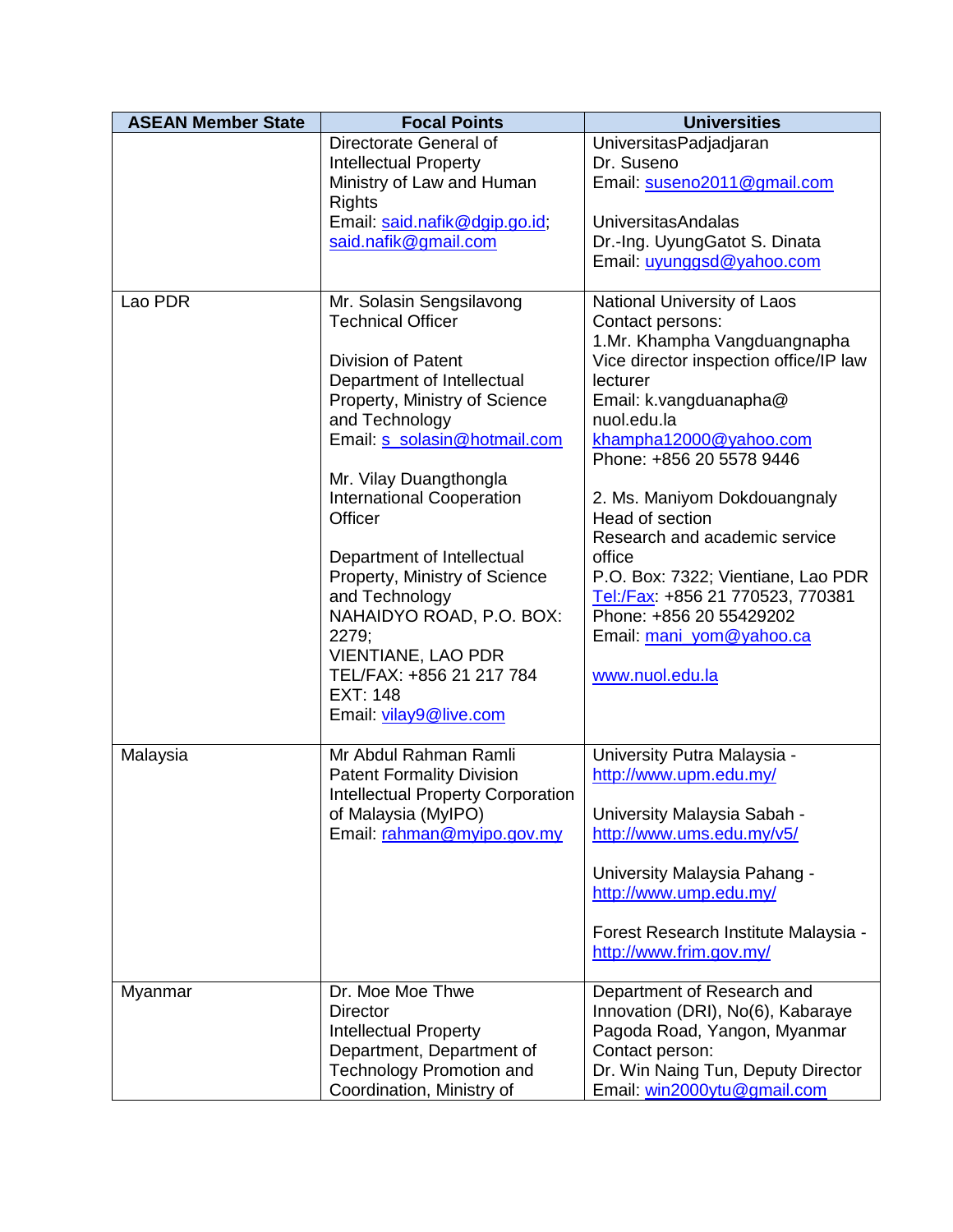| <b>ASEAN Member State</b> | <b>Focal Points</b>                                                                                                                                                                                         | <b>Universities</b>                                                                                                                                                                                                                                                                                                                                                                                                                                                                                                                                                 |  |
|---------------------------|-------------------------------------------------------------------------------------------------------------------------------------------------------------------------------------------------------------|---------------------------------------------------------------------------------------------------------------------------------------------------------------------------------------------------------------------------------------------------------------------------------------------------------------------------------------------------------------------------------------------------------------------------------------------------------------------------------------------------------------------------------------------------------------------|--|
|                           | Science and Technology, Nay<br>Pyi Taw, Myanmar<br>Email:<br>moemoe.thwe6@gmail.com                                                                                                                         | <b>Yangon Technological University</b><br>(YTU), Insein Township, Yangon,<br>Myanmar<br>Contact person:<br>Daw Nan Hnin Yu Yu<br>Librarian<br>Email: ytu.rector@gmail.com<br>University of Santo Tomas<br>Iloilo Science and Technology<br>University (ISAT U)<br>University of South Eastern<br>Philippines<br><b>Adamson University</b>                                                                                                                                                                                                                           |  |
| Philippines               | Ms.Carmen G. Peralta<br>Directove IV<br>Documentation Information and<br><b>Technology Transfer Bureau</b><br>Intellectual Property Office of<br>the Philippines<br>Email:<br>carmen.peralta@ipophil.gov.ph |                                                                                                                                                                                                                                                                                                                                                                                                                                                                                                                                                                     |  |
| Singapore                 | Mr Kelvin Kee<br><b>Director</b><br>International Engagement<br>Department<br>Intellectual Property Office of<br>Singapore<br>Email: Kelvin_KEE@ipos.gov.sg                                                 | <b>NUS Industry</b><br><b>Contact Person:</b><br>Ms Irene Cheong<br><b>Director</b><br><b>NUS Industry Liaison Office</b><br>Email: <i>ilodir@nus.edu.sg</i>                                                                                                                                                                                                                                                                                                                                                                                                        |  |
| Thailand                  | Ms Nisachol Sasanon<br>Head<br><b>IP Utilisation Promotion Unit</b><br>Department of Intellectual<br>Property<br>Ministry of Commerce<br><b>Thailand</b>                                                    | 1. Chiang Mai University<br>Dr. Sanparwat Vithayasai<br>sanparwy@hotmail.com<br>Miss Punthana Khamkhiao<br>tloubi.cmu@gmail.com<br>Khon Kaen University<br>2.<br>Ms.Jirapon Luengpailin<br>ip@kku.ac.th<br>3. Prince of Songkla University<br>Mr. Akkharawit Kanjanaopas<br>akkharawit.k@psu.ac.th<br>Mr. Tippatai Srinuankhaw<br>pody_tippatai@hotmail.com<br>4. Chulalongkorn University<br>Dr. Duanghathai Pentrakoon<br>duanghat@yahoo.com,<br>duanghat@sc.chula.ac.th<br><b>Mahidol University</b><br>5.<br>Mr. Tanit Changthavorn<br>t.changthavorn@gmail.com |  |
| <b>Viet Nam</b>           | Ms Nguyen Thu Hien<br><b>Deputy Director</b>                                                                                                                                                                | 1. Hanoi University of Science and<br>Technology (HUST)                                                                                                                                                                                                                                                                                                                                                                                                                                                                                                             |  |